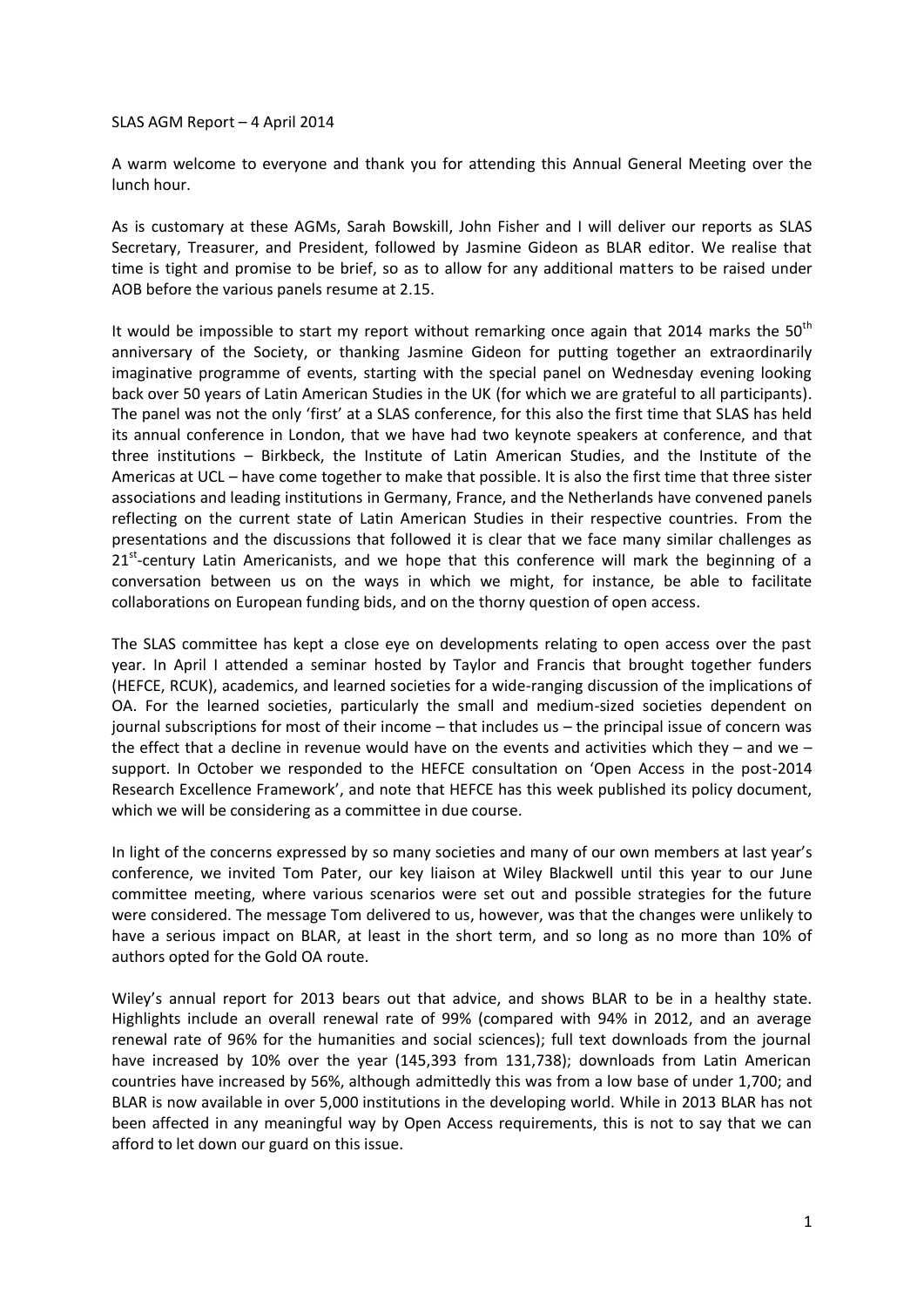For now, however, the Annual Report gives a further cause for optimism, in that it shows that in 2013 the membership of SLAS rose by nearly 11% compared with 2012, and by just under 8% compared with 2011. The most significant and striking growth is among student members, where membership has risen by 31% from 2012 (and by 20% from 2011). The  $50<sup>th</sup>$  anniversary conference has probably contributed a little to this (we have approximately 300 delegates attending), but it is no doubt primarily attributable to the fact that SLAS continues to support postgraduate students through a variety of grants, and to the ever-growing resources offered, and activities and events organised by, PILAS, the postgraduate branch of SLAS.

In 2012-13 the PILAS committee comprising postgraduate students from Liverpool and Lancaster and led by Sarah Parry organised a successful conference, at which Emeritus Professor Doreen Massey delivered the keynote lecture, and also brought PILAS into the 21<sup>st</sup> century, setting up a blog and a Twitter page. The blog and Twitter page have continued to thrive since the running of PILAS was handed over to a new committee, consisting of Jose Angel García as President and a team of postgraduates from Sheffield, Leeds, and Durham. In November the new PILAS team organised a 'British Library Resources Orientation' day which included a visit to the Mexican gallery of the British Museum and a talk by archaeologist Elizabeth Baquedano, and the 2014 conference, in Sheffield, is due to take place on 12-13 June. The call for papers remains open until 14 April, but we know that the theme of the conference is 'Where is Latin America Heading?' and that Diego Sánchez Ancochea and Ronaldo Munck are confirmed as keynote speakers. We thank the members of the 2012-13 and 2013-14 PILAS committees for all their work on behalf of the postgraduate community, and wish the 2013-14 committee luck with the June conference, and look forward to reading their report on it in due course.

My colleagues on SLAS Committee and I have also continued to work on behalf of our community in other ways as well. In July and January, Nina Laurie and I attended meetings of UKCASA – the coordinating committee of area studies associations – and I also participated in the Standing Conference, the forum for centres for Latin American Studies in the UK. And, following an approach from the University Council of Modern Languages, we have recently become an associate member. At a time when modern languages are facing difficulties nationwide, this is clearly an important link for both sides, and I will report on any new developments at the next AGM.

One further task that falls to the SLAS President is to line up venues for future conferences. I can announce that Patience Schell will be organising SLAS 2015, and that it will take place next April in Aberdeen (precise dates will shortly be posted on the website). We can also announce that the venue for SLAS 2016 will be Liverpool, and that that conference will mark the 50<sup>th</sup> anniversary of the establishment of the then Centre for Latin American Studies.

One of our key tasks for 2014-15 will be to update the SLAS website. Those of you who have mobile devices will no doubt have seen the improvements that have been made to the newsletter, thanks to efforts of Christy Palmer who maintains all our systems. We would now like to take advantage of changes to some our grant schemes to review the website content. Should any of you have suggestions for content you would like to see included, please feel free to contact either me, or any of my committee colleagues.

Finally, on behalf of the whole Society, I would like to thank Jasmine, Mariana, the NomadIT team, and all the student helpers for delivering what is proving to be a memorable conference. I would also like to thank colleagues at ILAS and the Institute of the Americas for hosting the keynote lectures, and of course to the panellists who participated in the special session on Wednesday evening. I end with some final words of thanks, this time to my colleagues on SLAS committee for